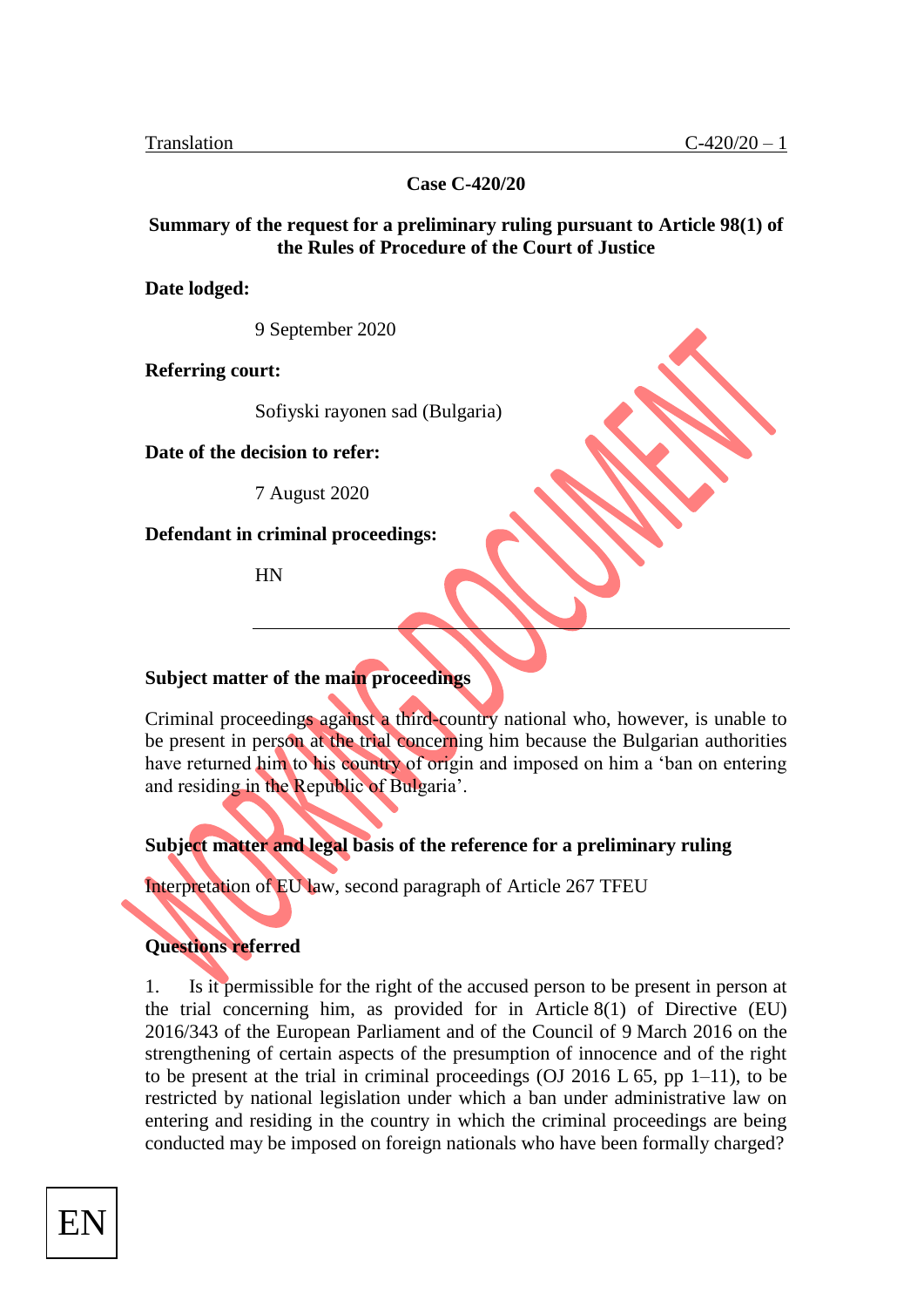2. If the first question were to be answered in the affirmative, would the conditions laid down in Article 8(2)(a) and/or (b) of Directive (EU) 2016/343 of the European Parliament and of the Council of 9 March 2016 on the strengthening of certain aspects of the presumption of innocence and of the right to be present at the trial in criminal proceedings (OJ 2016 L  $65$ , pp 1–11), with respect to the holding of a trial in the absence of a foreign accused person, be fulfilled in the case where the foreign national was duly informed of the criminal case and of the consequences of non-appearance and is represented by a mandated lawyer appointed either by the accused person or by the State, but the appearance in person of the accused person is precluded by a ban, adopted in the administrative proceedings, on entering and residing in the country in which the criminal proceedings are being conducted?

3. Is it permissible for the right of the accused person to be present at the trial concerning him, as provided for in Article 8(1) of Directive (EU) 2016/343 of the European Parliament and of the Council of 9 March 2016 on the strengthening of certain aspects of the presumption of innocence and of the right to be present at the trial in criminal proceedings (OJ 2016 L  $65$ , pp 1–11), to be converted by national legislation into an obligation incumbent on that person under procedural law? In particular, do the Member States thereby ensure a higher level of protection within the meaning of recital 48 [of the Directive] or is such a course of action, on the contrary, incompatible with recital 35 of the Directive, which states that the aforementioned right of the accused person is not absolute and can be waived?

4. Is an advance waiver by the accused person of the right to be present in person at the trial concerning him, as provided for in Article 8(1) of Directive (EU) 2016/343 of the European Parliament and of the Council of 9 March 2016 on the strengthening of certain aspects of the presumption of innocence and of the right to be present at the trial in criminal proceedings (OJ 2016 L 65, pp 1–11), which was clearly expressed during the pre-trial investigation, permissible, provided that the accused person was informed of the consequences of nonappearance?

## **EU legislation and case-law relied on**

Directive (EU) 2016/343 of the European Parliament and of the Council of 9 March 2016 on the strengthening of certain aspects of the presumption of innocence and of the right to be present at the trial in criminal proceedings (OJ 2016 L 65, pp 1–11): recitals 35 and 48, Article 8(1) and (2)

# **National legislation relied on**

Nakazatelen kodeks (Criminal Code, Bulgaria, 'the NK')

Article 93, point 7: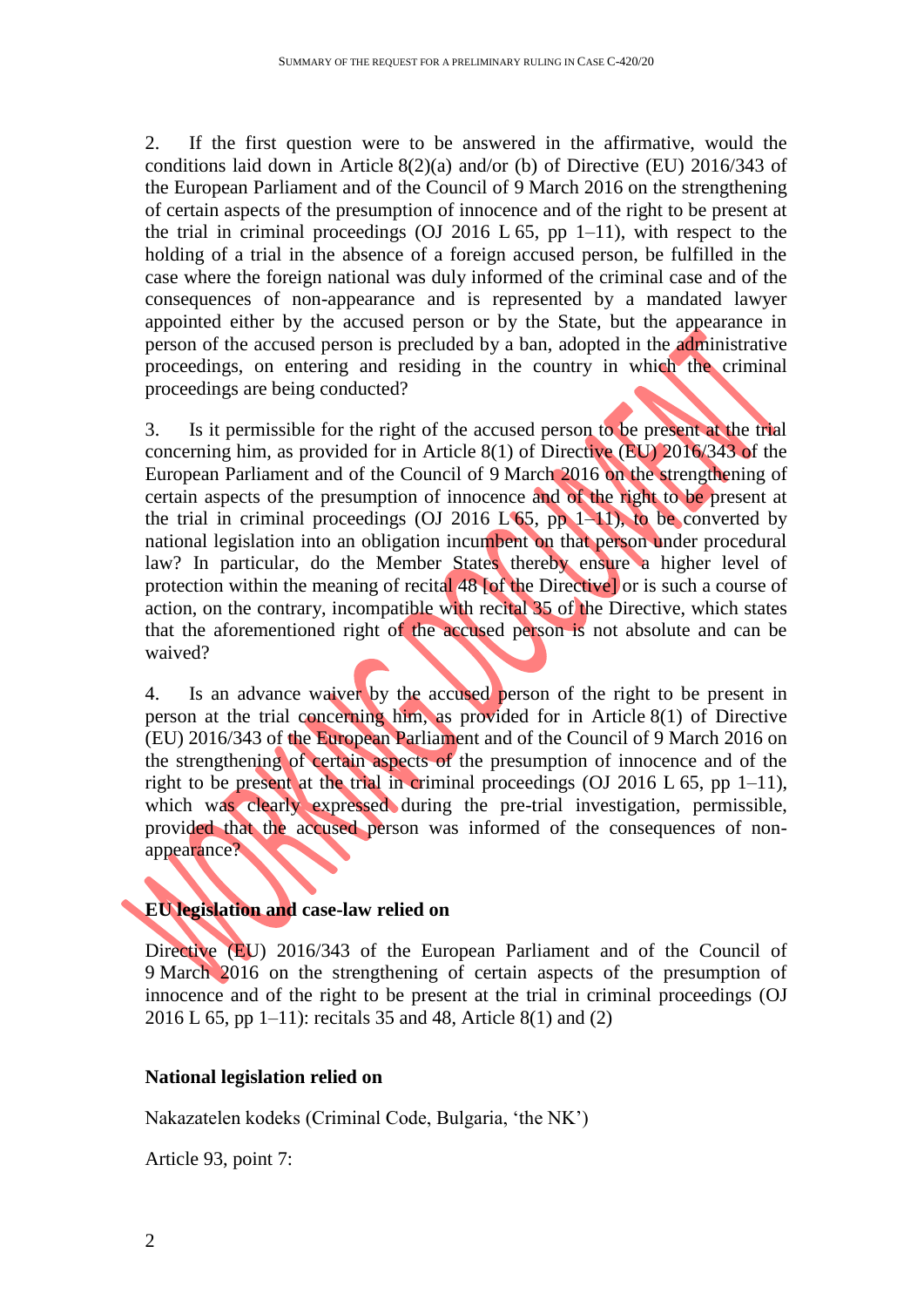'A "serious crime" is any crime punishable under law by a term of imprisonment of more than five years, life imprisonment or life imprisonment without the possibility of conversion [into imprisonment subject to a limited tariff]'.

Article 308(1) and (2):

'(1) A person who draws up a false official document or alters the content of an official document for the purposes of using it, shall be liable to punishment for forgery of a document in the form of a term of imprisonment of up to three years.

(2) Where the object of the act under paragraph 1 are […] Bulgarian or foreign identity papers […], the punishment shall take the form of a term of imprisonment up to eight years'.

Article 316:

'The punishment provided for in the preceding articles of this Chapter shall also be imposed on a person who consciously makes use of a false or forged document, [...], where that person cannot be held criminally responsible for the actual drawing up of that document'.

Nakazatelno-protsesualen kodeks (Code of Criminal Procedure, Bulgaria, 'the NPK')

Article 247b(1):

'By order of the judge rapporteur, a copy of the indictment shall be served on the defendant. Upon service of the indictment, the defendant shall be informed of the date of the pre-trial hearing and of the questions referred to in Article 248(1), of his right to appear with his defence counsel and of the option available to him of having a defence counsel appointed in the cases provided for in Article 94(1), and of the fact that the case may be tried and adjudicated upon in his absence, provided that the conditions laid down in Article 269 are fulfilled'.

# Article 248(1):

'The pre-trial hearing shall consider the following questions:

1. whether the case falls within the jurisdiction of the court;

2. whether there are grounds for discontinuing or suspending the criminal proceedings;

3. whether it is necessary to remedy any material breach of the rules of procedure committed during the pre-trial investigation which has led to a restriction of the procedural rights of the defendant, the injured party or his heirs;

[…]'.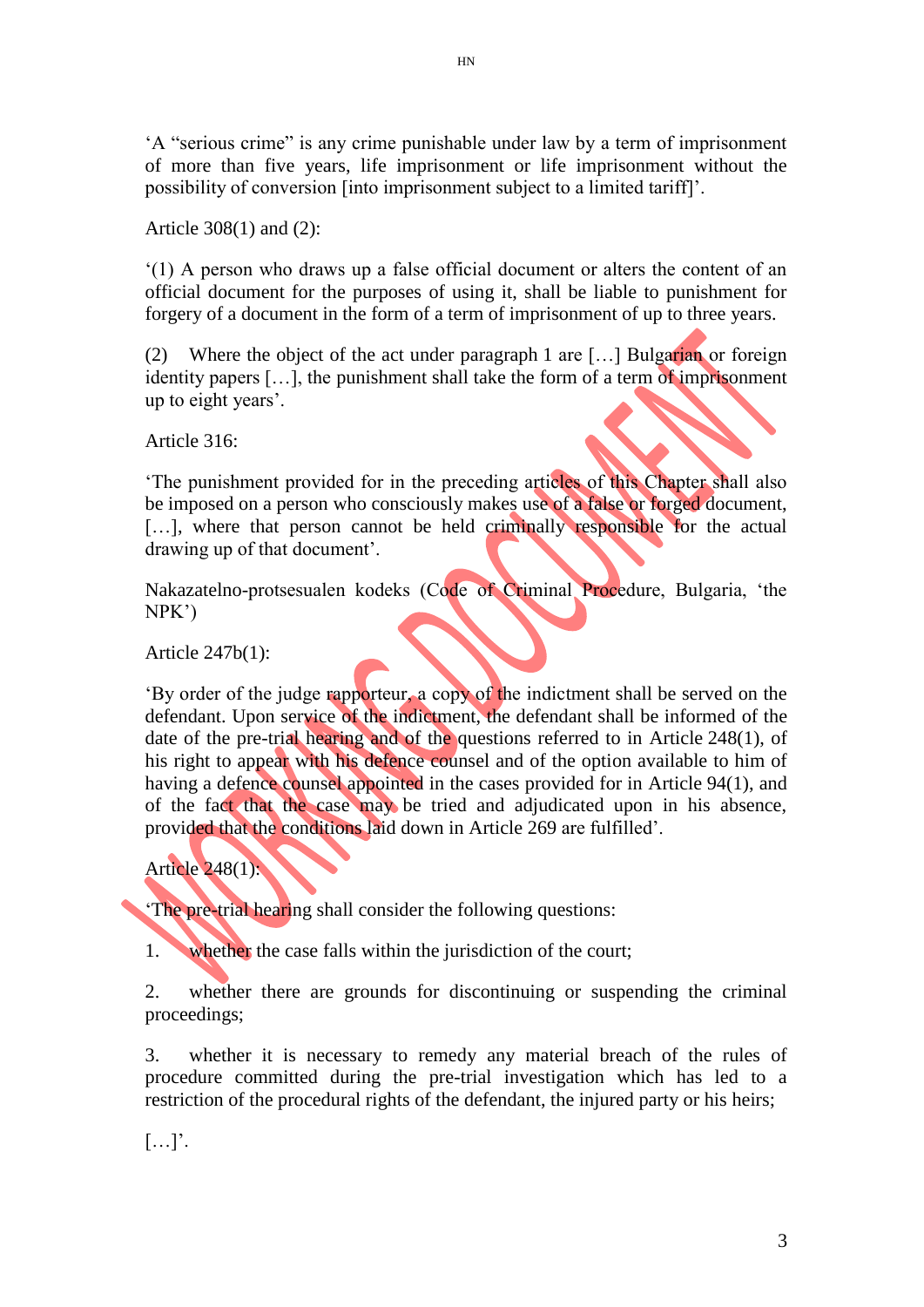Article 269(1) and (3):

'(1) In cases in which the defendant is accused of a serious offence, his presence at the trial shall be mandatory.

[…]

(3) Where this does not preclude the determination of the objective truth, the case can be tried in the absence of the defendant, where:

[…]

4. he is located outside the Republic of Bulgaria and:

a) his place of residence is unknown;

b) he cannot be summoned for other reasons;

c) he has been duly summoned and there is no good reason for his nonappearance'.

Zakon za chuzhdentsite v Republika Balgaria (Law on Foreign Nationals in the Republic of Bulgaria, 'the ZChRB')

Article 10:

'(1) A foreign national shall be refused a visa or leave to enter the country where:

[…]

7. he has attempted to enter or transit the country using false or forged documents or a false or forged visa or residence permit;

 $[...]$ 

 $\blacktriangleright$ 

22. there is information to the effect that the purpose of his entry is to use the country as a country of transit with a view to migration to a third State.

(2) In the cases referred to in paragraph 1, a visa may be issued or leave to enter the territory of the Republic of Bulgaria may be granted where there are humanitarian grounds for doing so or where it is necessary to do so in the interests of the State or in order to comply with international obligations'.

Article 41:

'Removal shall be ordered where:

 $[\ldots]$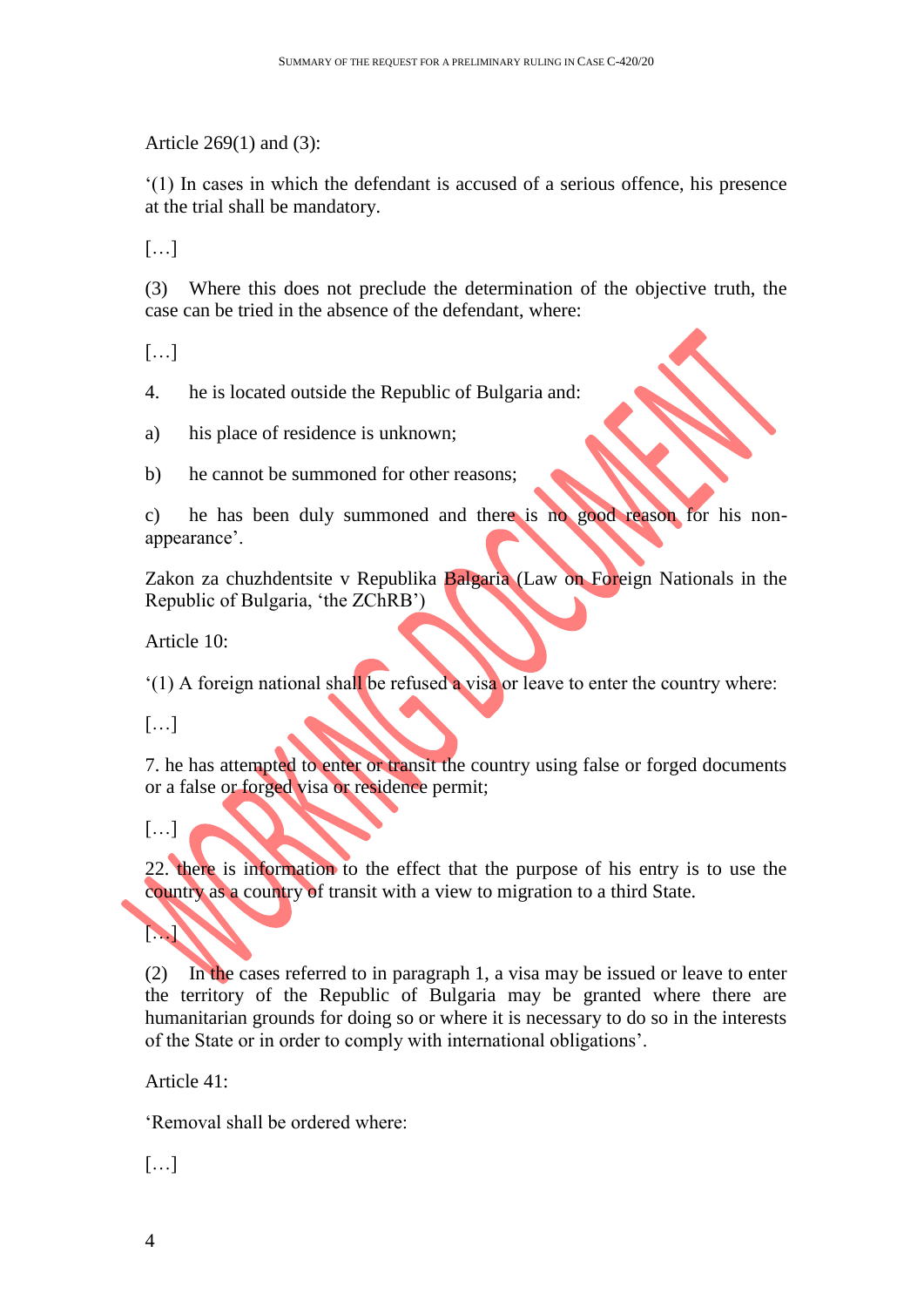5. it is established that the foreign national entered the country lawfully across the border but is attempting to leave it at a crossing point not authorised for that purpose or using a false or forged passport or passport replacement'.

Article 42h:

'(1) A ban on entering and residing in the territory of the Member States of the European Union shall be imposed if:

1. the conditions laid down in Article 10(1) are met;

[…]

(4) The ban on entry may be imposed in parallel with the coercive measure provided for in Article 40(1), point 2, or Article 41 if the conditions laid down in Article 10(1) are met'.

### **Brief presentation of the facts and the procedure**

- 1 HN is an Albanian citizen. As he does not speak Bulgarian, communication with him takes place in Albanian through an interpreter engaged by the judicial authorities.
- 2 On 11 March 2020, HN was arrested, by order of the police authorities, for a period of up to 24 hours on the basis of findings concerning a forgery committed on the same day, that is to say an attempt to leave Bulgarian territory at the border crossing point of Sofia airport using false official foreign identity documents.
- 3 On the very same day, 11 March 2020, a pre-trial investigation into the criminal offence found to have been committed was opened.
- 4 On 12 March 2020, the Head of the Granichno politseysko upravlenie Sofia ärz (Sofia Border Police Authority, 'the GPU Sofia'), by order made under Article 41, point 5, and Article 44(1) of the ZChRB, adopted as against HN the coercive measure entitled 'removal to the country of origin, to the country of transit or to a third State'. Also on 12 March 2020, the Head of the GPU Sofia, by a further order made under Article 42h(3) and (4) in conjunction with Article 10(1), point 7 and point 22, and Article 44(1) of the ZChRB, also adopted as against HN a coercive measure imposing on him a 'ban on entering and residing in the Republic of Bulgaria' for a period of five years from 12 March 2020 to 11 March 2025. In the main proceedings, there is nothing to indicate that those orders were challenged in administrative or judicial proceedings.
- 5 On 23 April 2020, HN, by order of the pre-trial investigation authority made in the course of the pre-trial investigation opened against him, was formally charged with an offence under Article 316 in conjunction with Article 308(1) and (2) of the NK. In particular, he was charged with having, on 11 March 2020, deliberately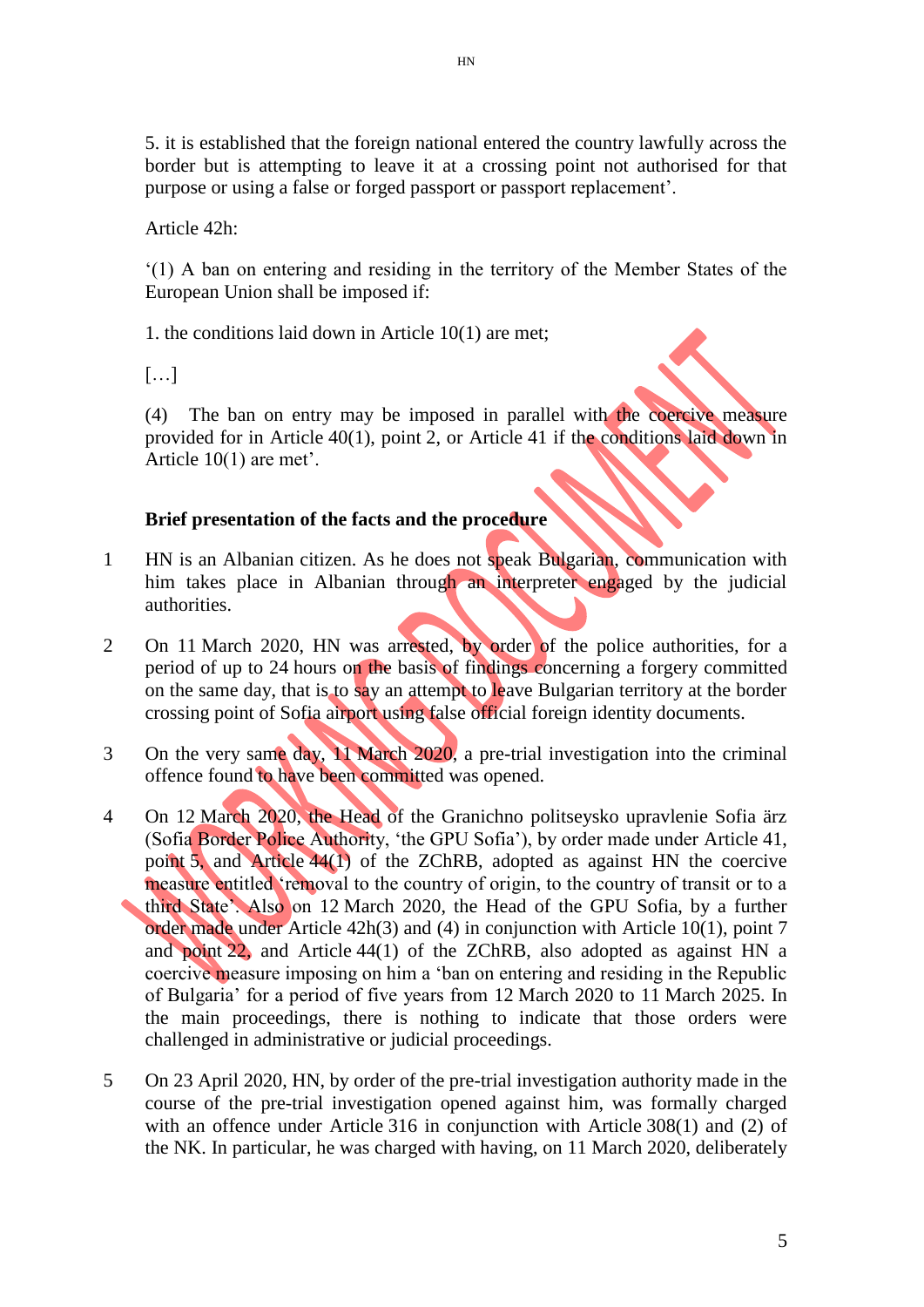used false official foreign identity documents, namely a false Greek passport and a false Greek identity card, there having been no grounds for holding him criminally responsible for the actual production of those documents.

- 6 On 27 April 2020, HN and his State-appointed defence counsel were notified of the order formally preferring the charge against him, HN having been informed, in the presence of his interpreter, of his rights under the NPK, including the provision in Article 269 of the NPK concerning the holding of a trial *in absentia* and the consequences thereof. During the examination that took place on the same day, HN stated that he understood the rights explained to him, that he did not wish to appear at the trial because this 'would impose unnecessary costs' on him, and that he had full confidence in the ability of his State-appointed defence counsel to represent him 'at a trial *in absentia*'.
- 7 Following the receipt of the indictment charging HN with having committed an offence under Article 316 in conjunction with Article 308(1) and (2) of the NK at the Sofiyski rayonen sad (District Court, Sofia), the referring court, on 27 May 2020, the criminal proceedings in the course of which the request for a preliminary ruling has been made were commenced.
- 8 By order of 24 June 2020, the Sofiyski rayonen sad (District Court, Sofia) set the date for the pre-trial hearing in the case at issue at 23 July 2020. The judge rapporteur, in the light of the requirements laid down in Article 247b(3) of the NPK, ordered that copies of the order [preferring the charge] and the indictment, each translated into Albanian, be served on HN via the Direktsia Migratsia ('Migration' Directorate) at the Ministerstvo na vatreshnite raboti (Ministry of the Interior, 'the MVR'). These also pointed out that the defendant's presence at the trial was mandatory, in accordance with Article 269(1) of the NPK, and that the trial could be held in his absence only under the conditions set out in Article 269(3) of the NPK.
- 9 On 16 July 2020, a letter from staff at the 'Migration' Directorate of the MVR informed the court that, on 16 June 2020, HN had been removed from the temporary accommodation facility for foreign nationals and taken to the State border of the Republic of Bulgaria for the purposes of enforcing the coercive measure imposed on him under the headings of 'removal to the country of origin, country of transit or a third State' and a five-year 'ban on entering and residing in the Republic of Bulgaria'. This fact had prevented the defendant from being duly informed of the judicial proceedings instituted against him.

# **Essential arguments of the parties to the main proceedings**

10 The defendant, HN, has not submitted any observations, as he was forcibly removed from [Bulgaria] and his whereabouts are currently unknown to the judicial authorities.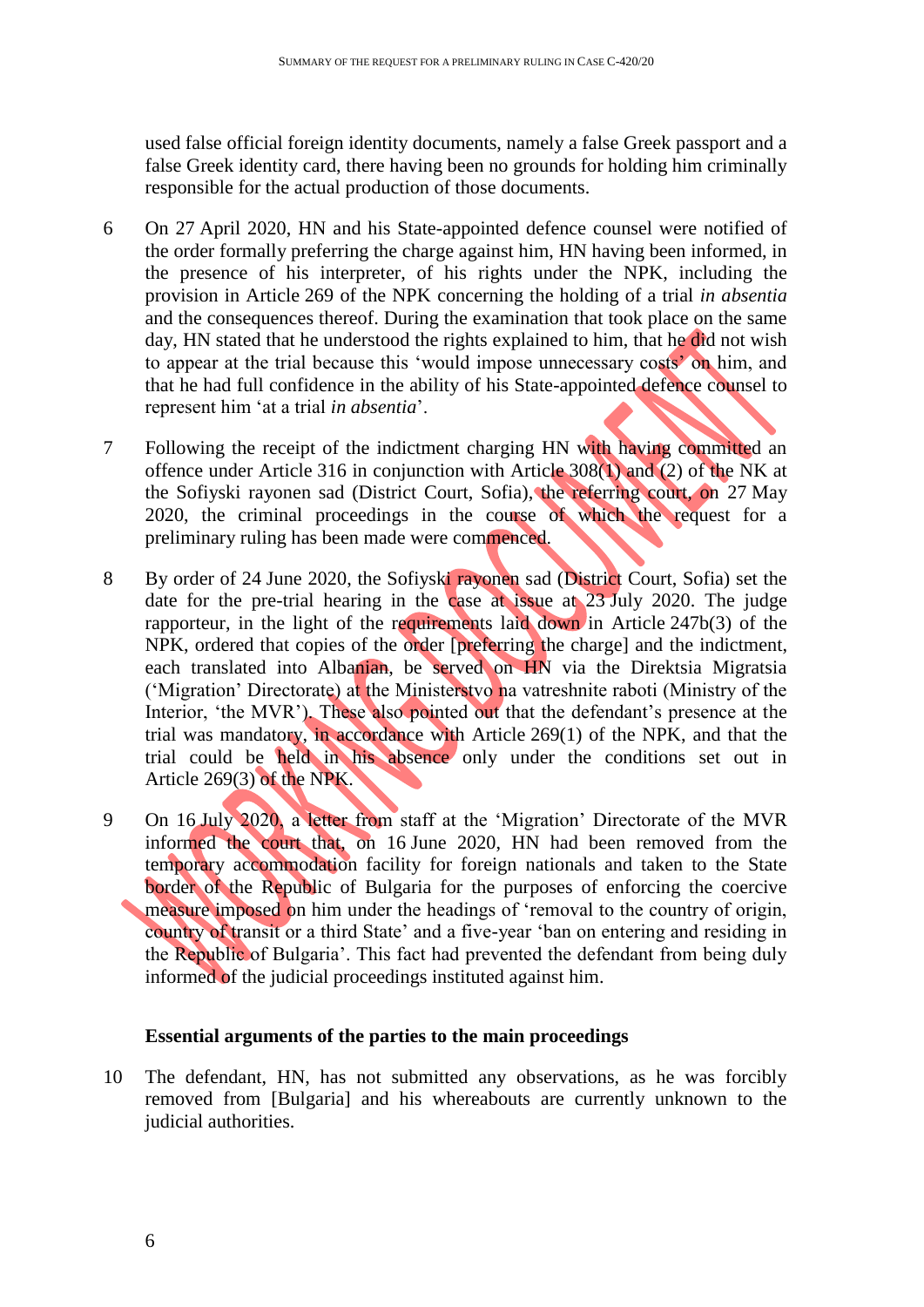- 11 The defendant's State-appointed defence counsel has not submitted any observations in this regard and did not take advantage of the time allowed for her to raise any additional questions that might fall to be included in the request for a preliminary ruling.
- 12 At the hearing on 23 July 2020, she stated that HN had not been informed of the judicial proceedings instituted [against him] and that, in accordance with the general rules, those proceedings must therefore be conducted in his absence.
- 13 The Public Prosecutor has not submitted any express observations in this regard and did not take advantage of the time allowed for him to raise any additional questions that might fall to be included in the request for a preliminary ruling.
- 14 At the hearing on 23 July 2020, the Public Prosecutor stated that the conditions for conducting a trial *in absentia* were met in this case, as the defendant was not in the country and his place of residence was unknown.

#### **Brief presentation of the grounds for the reference**

- 15 The matter under examination in the present proceedings is HN's alleged involvement in the offence for which he is to be held criminally responsible, it being for the court hearing and determining the substance of the matter to decide conclusively on his guilt or innocence.
- 16 First of all, however, it is necessary to answer the question of principle as to whether it is permissible to restrict the defendant's participation in person in the trial concerning him by means of a coercive measure adopted by the executive authorities and imposing on him a long-term ban on entering or residing in the territory of the Republic of Bulgaria.
- 17 In the light of all of the foregoing, it falls to the Court of Justice of the European Union to decide whether it is permissible for the right of the accused person to be present at the trial concerning him, as provided for in Article 8(1) of Directive (EU) 2016/343 of the European Parliament and of the Council of 9 March 2016 on the strengthening of certain aspects of the presumption of innocence and of the right to be present at the trial in criminal proceedings (OJ 2016 L 65, pp  $1-11$ ), to be restricted by national legislation under which a ban under administrative law on entering and residing in the country in which the criminal proceedings are being conducted may be imposed on foreign nationals who have been formally charged.
- 18 The defendant's forcible removal from the country and the entry and residence ban imposed on him stand in the way of his participation in person in the proceedings [concerning him], in particular the pre-trial hearing, following the conclusion of which any breaches of his rights of defence committed in the course of the pre-trial investigation can no longer be invoked. In the main proceedings, the court conducted the pre-trial hearing notwithstanding the defendant's absence in order to take the case forward to the judicial examination stage, since it is not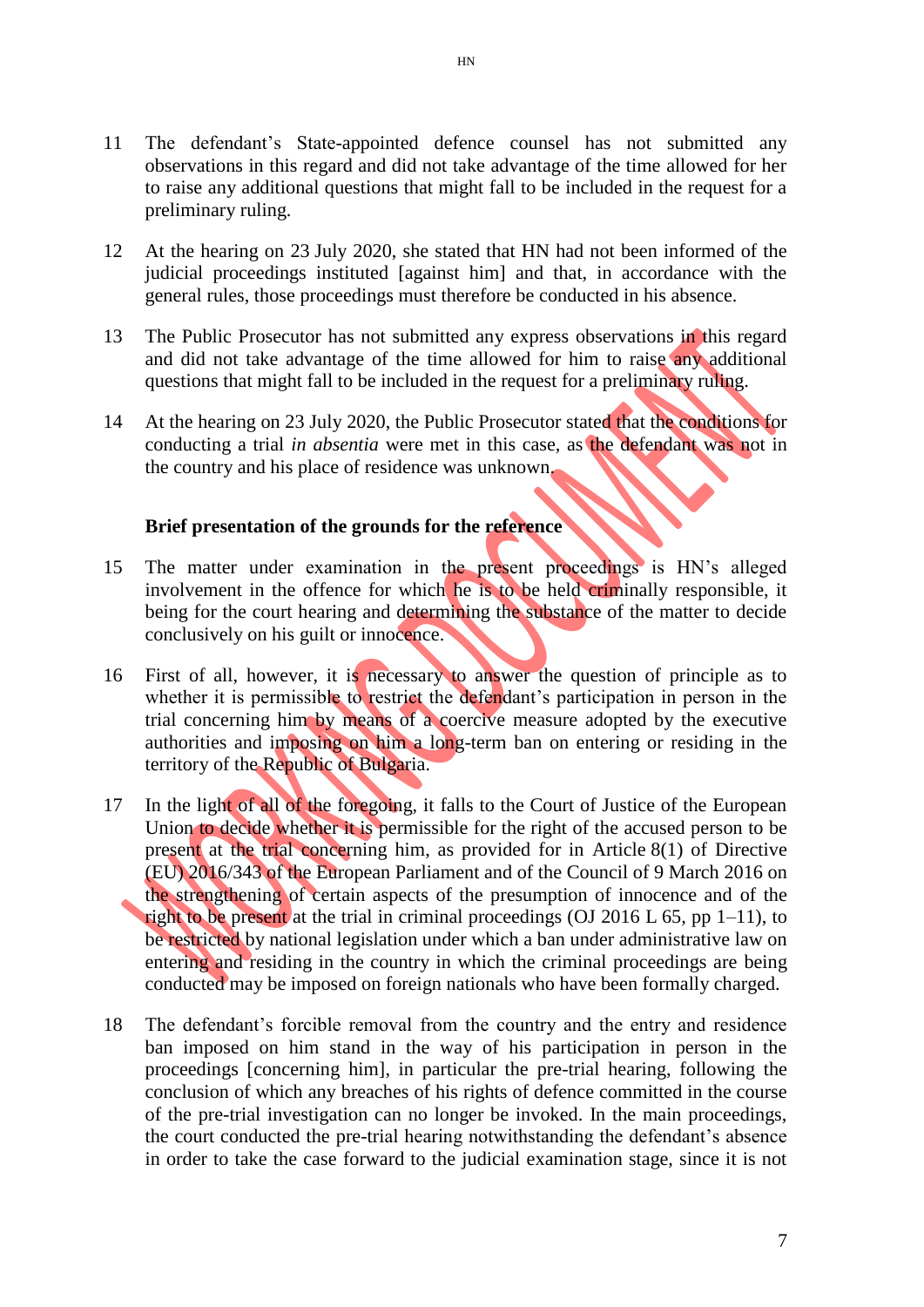until the judicial examination stage that Bulgarian law allows for the possibility of making a reference to the Court of Justice of the European Union. There is, however, no procedural obstacle preventing the pre-trial hearing from being reheld should the defendant present himself in person.

- 19 In accordance with Article 10(1), point 7, of the ZChRB, a foreign national is to be refused entry if he has attempted to enter or transit through [Bulgarian territory] using false or forged documents. Article 10(2) of the ZChRB provides for an exception applicable on humanitarian grounds or where this is necessary in the interests of the State or in order to fulfil international obligations.
- 20 An examination of the provisions cited shows that, once a foreign accused person has attempted to enter or transit through [Bulgarian territory] using false or forged documents, his participation in person in the trial concerning him is dependent on the express prior leave to enter that country that is issued by the executive authorities and is not subject to judicial review, a process effectively involving the imposition of a series of obstacles that impact on the right to a fair trial.
- 21 In the event that the answer to the first question is answered in the affirmative, it falls to the Court of Justice of the European Union to clarify whether the conditions laid down in Article 8(2)(a) and/or (b) of Directive (EU) 2016/343 of the European Parliament and of the Council of 9 March 2016 on the strengthening of certain aspects of the presumption of innocence and of the right to be present at the trial in criminal proceedings (OJ 2016 L  $65$ , pp 1–11) with respect to the holding of a trial in the absence of a foreign accused person are fulfilled in the case where that person was duly informed of the trial and of the consequences of non-appearance and is represented by a mandated lawyer appointed either by the accused person or by the State, but his appearance in person is precluded by a ban on entering and residing in the country in which the criminal proceedings are being conducted.
- 22 The answer to the second question is relevant to the further conduct of the proceedings by the [national] court, inasmuch as this will determine whether that court should take measures to ascertain the defendant's place of residence abroad in accordance with the applicable international procedures, inform the defendant of the proceedings [brought against him] and conclude those proceedings in his absence but in the presence of his State-appointed lawyer, or [whether it should] suspend the criminal proceedings for the duration of the ban imposed in the administrative proceedings in order to guarantee his right to participate in the trial in person.
- 23 In accordance with the provision contained in Article 269(1) of the NPK, the defendant's presence at trial in criminal proceedings for serious offences is mandatory, conduct of the trial *in absentia* being permissible, in accordance with paragraph 3 thereof, only in the case where this does not operate as a bar to the determination of the objective truth. That rule makes it necessary for the Court of Justice of the European Union to give a ruling on the further question as to